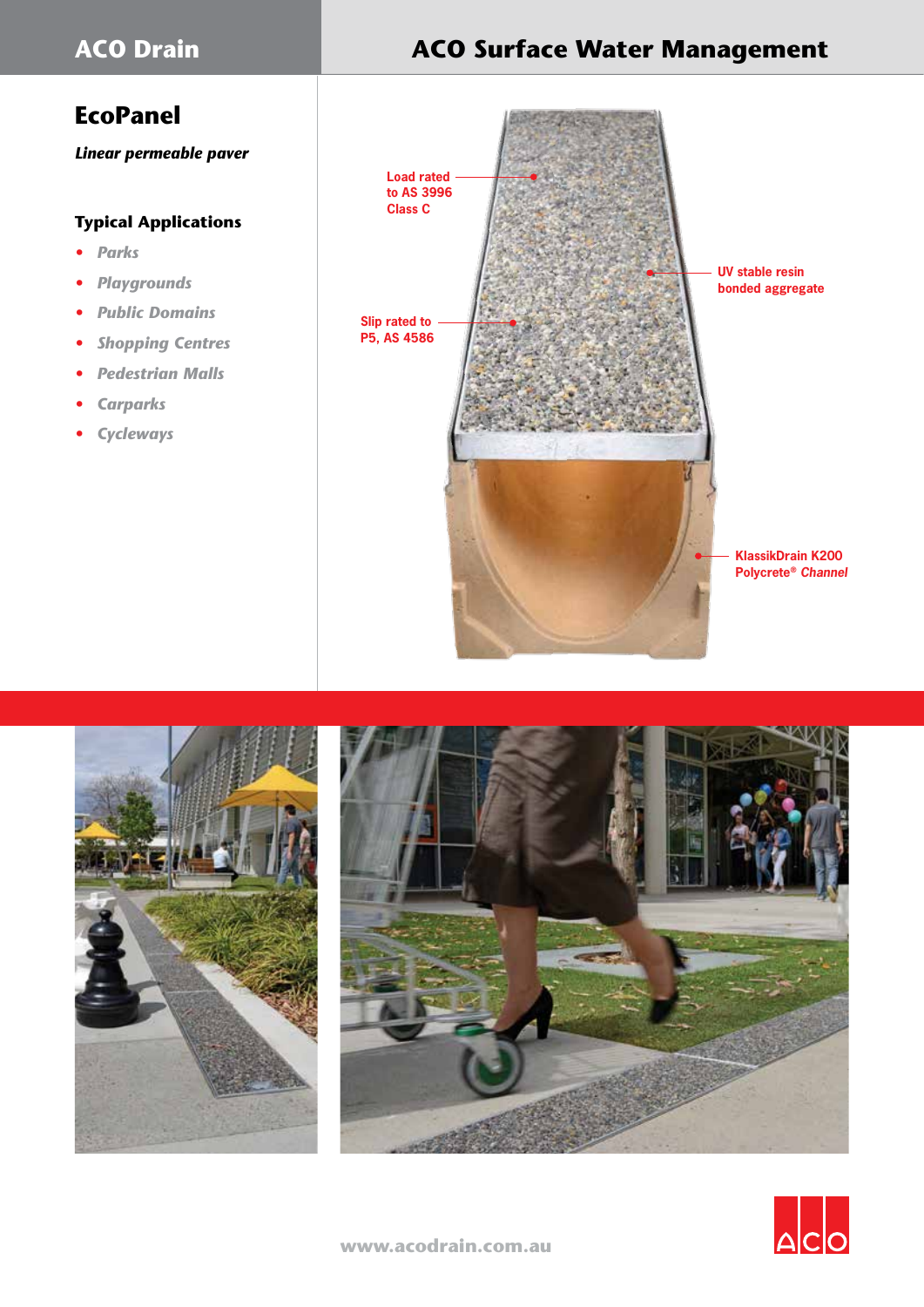# **EcoPanel** linear permeable paver

EcoPanel is a stormwater trench drain cover constructed from permeable UV stable resin-bonded aggregate in a galvanised steel frame.

The unique combination of a durable load bearing surface enclosed in an engineered frame allows for water infiltration.

A removable access unit is available to facilitate easy maintenance.

EcoPanel permeable paver covers are installed into ACO's KlassikDrain K200 (200mm width) Polycrete® *Channels.*

KlassikDrain is a general purpose modular trench drain. The interconnecting units are manufactured complete with integrally cast galvanised steel edge rails.

The metre long channels can be assembled as neutral or sloped runs. The 0.5% internal slope provides 40 metres of continuous fall. This equates to 5mm of fall per metre.

EcoPanel is a unique and decorative drainage solution that can be used as a design element to create distinctive urban landscapes. Suitable applications include parks, playgrounds and pedestrian malls.



**Slip rated to AS 4586: P5**

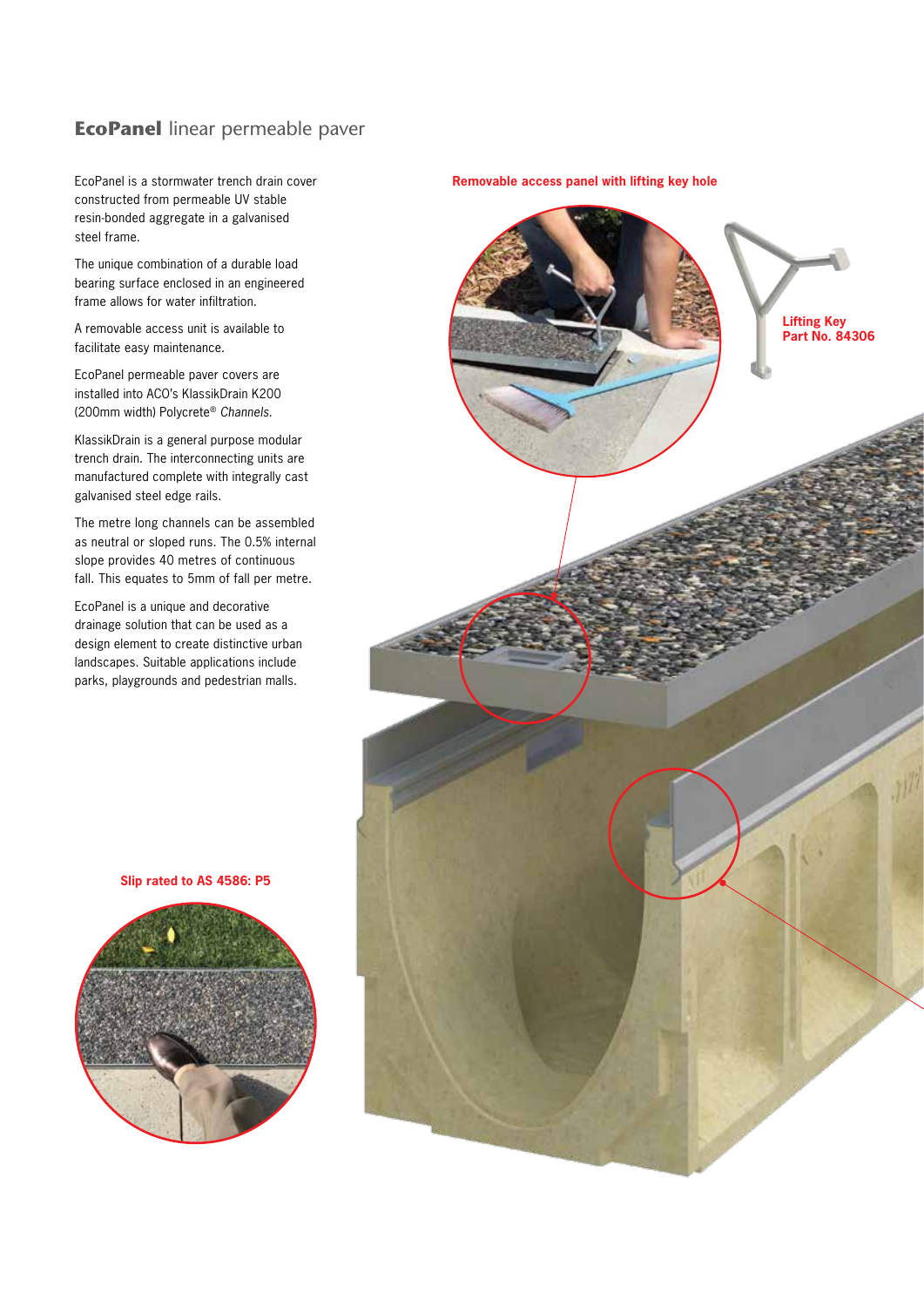

#### **Features**

- Foot-friendly linear drainage system
- EcoPanel UV stable resin-bonded aggregate is available in eight colours
- The EcoPanel cover prevents litter and reduces sediment from entering and clogging the stormwater system
- Steel edge rail provides stability for the EcoPanel cover and a restraining edge for adjacent pavement or slab
- Meets load class C (up to approx. 5 tonne wheel load) AS 3996. Suitable for pedestrian areas with slow moving commercial vehicles
- Slip resistance rated to AS 4586: P5
- Hydraulically tested by the UNSW Water Research Laboratory



**KlassikDrain K200 cross-section**





**EcoPanel has been hydraulically tested**